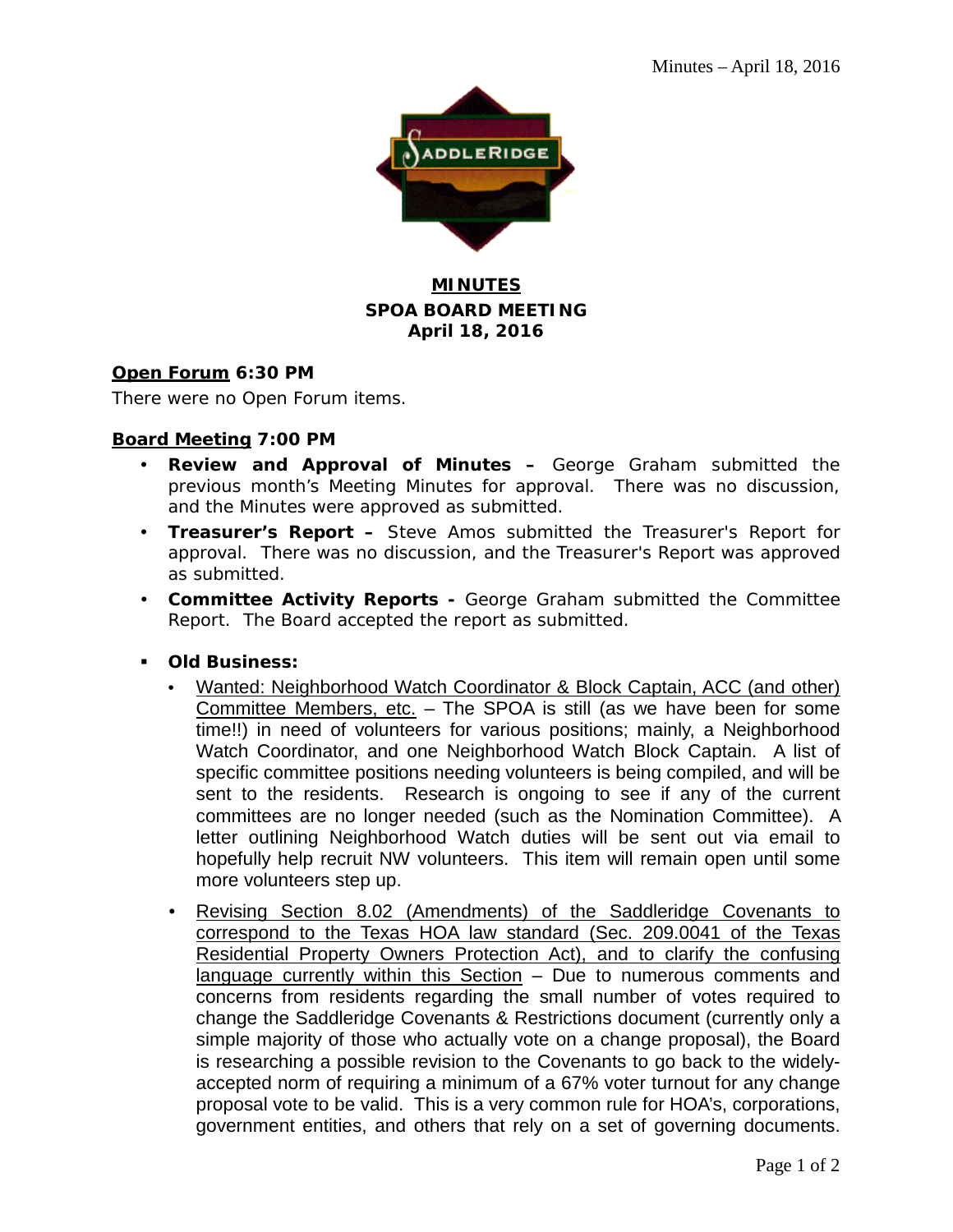We are not considering a 67% super-majority (like would be required to amend the U.S. Constitution); but rather a 67% simple majority.

Such a 67% rule is simply a defensive mechanism that will limit a small subgroup from easily imposing their will on the entire group. Requiring a larger majority will also ensure that any proposed change will be well-thought-out, and discussed and debated thoroughly before any vote is authorized.

This proposal would of course require a vote of Saddleridge property owners.

Update: Language draft work is ongoing. The final iteration will look similar to the original Covenants language, but will be edited for simplicity, and to conform to the 2011 HOA Texas Act. This item will remain open.

- Annual SPOA Spring Picnic The Annual SPOA Meeting & Picnic was held Saturday, April 9, 2016 from 11AM to 1PM at the Saddleridge Clubhouse. Thanks to the 45 residents who braved the little bit of rain and came out to the picnic. We had the usual crew of long-time residents, and a number of newbies! Judging by the noise level in the Clubhouse, good times were being had, and lots of rousing discussions ensued. We "guessed" a little better this year on the amount of food to get, and only had a little bit of beef and beans left; although we had lots of buns and chips and pickles left over (we'll get less of those next year). As usual, the leftovers were donated to the Southside Community Center's homeless shelter in San Marcos. This item will be closed until next year's event.
- Paving on Clubhouse Entrance & Driveway The paving at the Clubhouse is getting in bad shape; especially at the driveway entrance. Estimates were gathered for various options (chip-seal or asphalt; drive-only, or parking area also). A decision was made to chip-seal the entrance driveway only (\$2,700). The parking area in front of the Clubhouse will not be paved due to (1) the expense, and (2) the fact that so much water comes up from the ground in that area that paving there wouldn't last very long. That area may be upgraded later with a fresh load of gravel; but that decision will be made after the driveway is finished. This item will remain open.
- **New Business:**
	- No New Business.

The meeting was adjourned at 7:20 PM.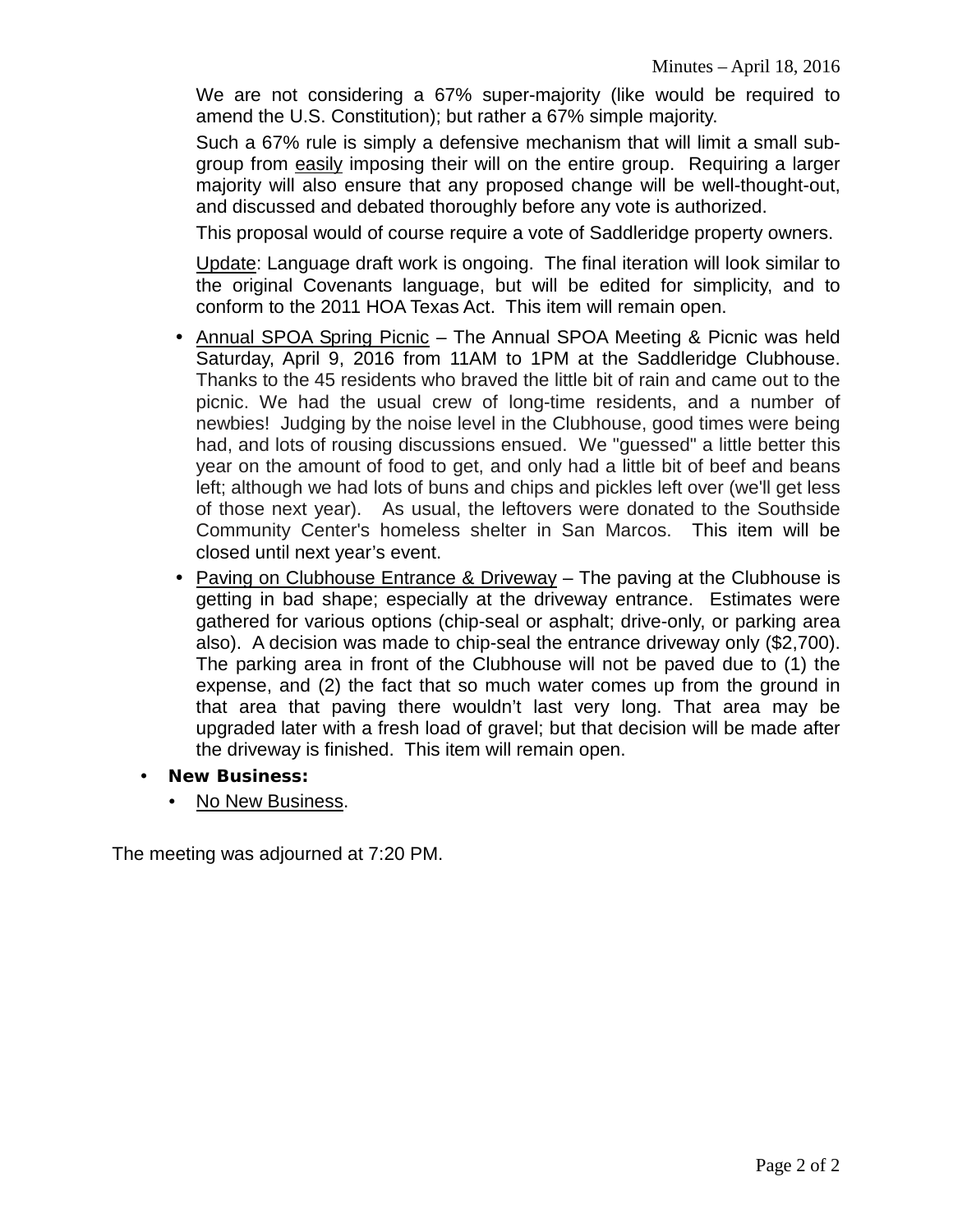04/01/16 **Cash Basis** 

### **SPOA Balance Sheet** As of March 31, 2016

|                                           | Mar 31, 16 | Mar 31, 15 | \$ Change   |
|-------------------------------------------|------------|------------|-------------|
| <b>ASSETS</b>                             |            |            |             |
| <b>Current Assets</b>                     |            |            |             |
| <b>Checking/Savings</b>                   |            |            |             |
| Ozona CD #305501                          | 25,305.10  | 25.254.41  | 50.69       |
| Ozona CD #305552                          | 25.284.37  | 25.233.72  | 50.65       |
| <b>Ozona Checking</b>                     | 25,292.78  | 18,732.45  | 6,560.33    |
| <b>Ozona Money Market</b>                 | 41,518.89  | 41,477.28  | 41.61       |
| <b>Total Checking/Savings</b>             | 117.401.14 | 110.697.86 | 6.703.28    |
| <b>Accounts Receivable</b>                |            |            |             |
| <b>Accounts Receivable</b>                | $-200.00$  | 0.00       | $-200.00$   |
| <b>Total Accounts Receivable</b>          | $-200.00$  | 0.00       | $-200.00$   |
| <b>Total Current Assets</b>               | 117.201.14 | 110,697.86 | 6.503.28    |
| <b>Other Assets</b>                       |            |            |             |
| <b>Saddleridge Property</b>               | 80.500.00  | 80,500.00  | 0.00        |
| <b>Total Other Assets</b>                 | 80.500.00  | 80.500.00  | 0.00        |
| <b>TOTAL ASSETS</b>                       | 197.701.14 | 191.197.86 | 6,503.28    |
| <b>LIABILITIES &amp; EQUITY</b><br>Equity |            |            |             |
| <b>Opening Balance Equity</b>             | 110.823.40 | 110.823.40 | 0.00        |
| <b>Retained Earnings</b>                  | 79.463.24  | 71.601.85  | 7.861.39    |
| Net income                                | 7,414.50   | 8.772.61   | $-1,358.11$ |
| <b>Total Equity</b>                       | 197.701.14 | 191.197.86 | 6.503.28    |
| TOTAL LIABILITIES & EQUITY                | 197.701.14 | 191,197.86 | 6,503.28    |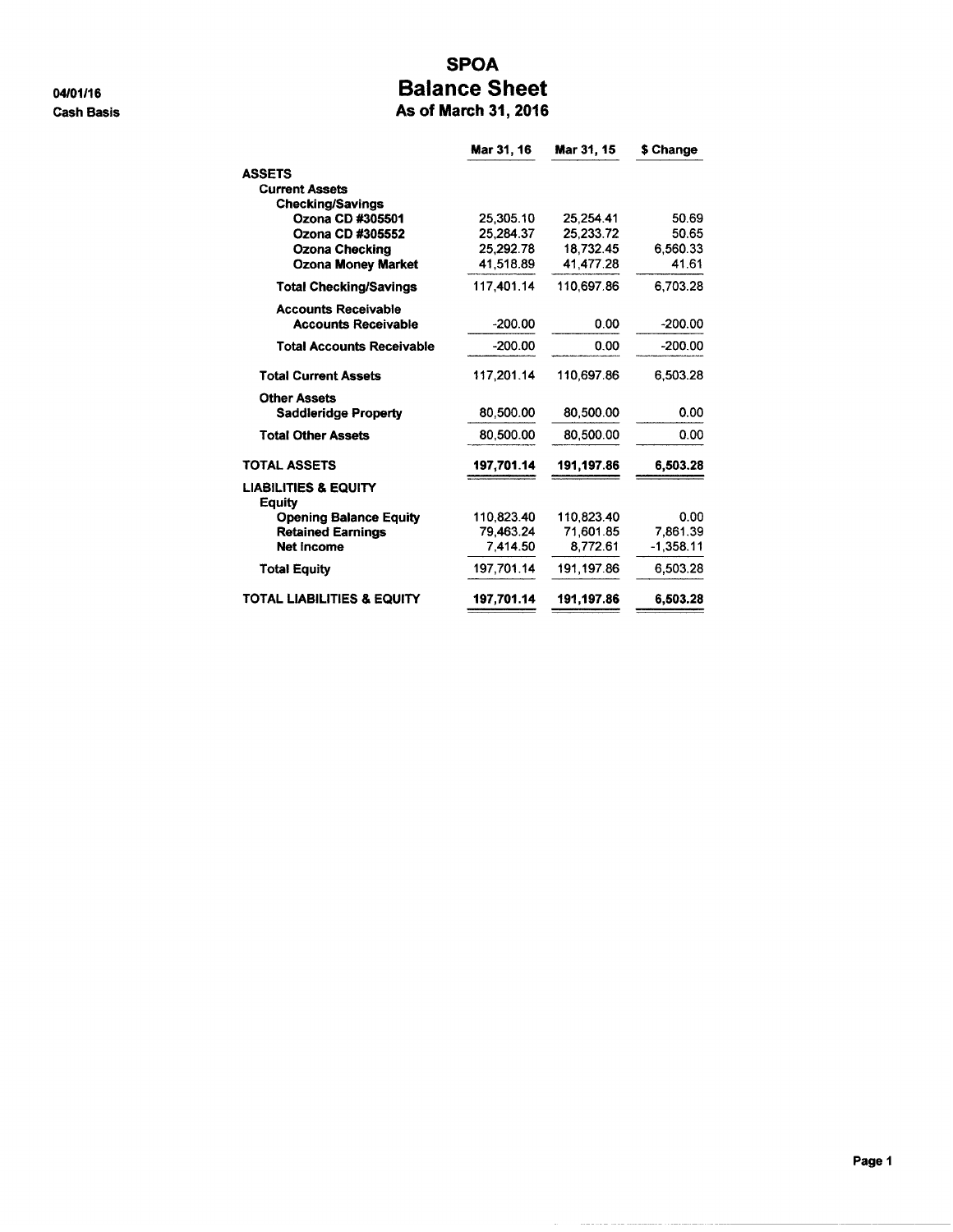3:16 PM

04/01/16 **Cash Basis** 

# **Saddleridge Property Owners Association** Profit & Loss Budget vs. Actual<br>January through March 2016

|                                               | Jan - Mar 16   | <b>Budget</b>   |
|-----------------------------------------------|----------------|-----------------|
| <b>Ordinary Income/Expense</b>                |                |                 |
| Income                                        |                |                 |
| <b>Clubhouse Usage Fee</b>                    | 225.00         | 75.00           |
| <b>HOA Dues Collected</b>                     | 11,136.00      | 192.00          |
| <b>Interest Assessed Fees</b>                 | 51.32          | 3.00<br>36.00   |
| Interest Income<br><b>Resale Cert. Fee</b>    | 38.68<br>0.00  | 0.00            |
| <b>Transfer Fees</b>                          | 150.00         |                 |
| <b>Total Income</b>                           | 11,601.00      | 306.00          |
| <b>Expense</b>                                |                |                 |
| <b>Accounting</b>                             |                |                 |
| <b>Accounting-Bookkeeper</b>                  | 525.00         | 525.00          |
| <b>Total Accounting</b>                       | 525.00         | 525.00          |
| <b>Bank Charges</b>                           |                |                 |
| <b>Safe Deposit Box</b>                       | 40.00          | 40.00           |
| <b>Service Charges</b>                        | 5.00           |                 |
| <b>Total Bank Charges</b>                     | 45.00          | 40.00           |
| <b>Clubhouse Expenses</b>                     |                |                 |
| Cleaning                                      | 150.00         | 150.00          |
| <b>Cleaning Supplies</b>                      | 12.10<br>14.05 | 25.00           |
| Lighting<br><b>Misc</b>                       | 287.41         |                 |
| <b>Pest Control</b>                           | 102.84         | 102.84          |
| Trash                                         | 85.34          | 86.26           |
| <b>Total Clubhouse Expenses</b>               | 651.74         | 364.10          |
| <b>Improvements</b>                           |                |                 |
| Landscaping                                   |                |                 |
| Lighting                                      | 103.88         |                 |
| <b>Total Landscaping</b>                      | 103.88         |                 |
| <b>Total Improvements</b>                     | 103.88         |                 |
| Lawn Maintenance                              | 487.14         | 487.14          |
| <b>Legal-Attorney Fees</b>                    | 0.00           | 325.00          |
| <b>Mailings</b>                               | 0.00           | 300.00          |
| Miscellaneous                                 |                |                 |
| <b>Legal Records</b>                          | 0.00           | 20.00           |
| <b>Office Supplies</b>                        | 0.00           | 60.00           |
| <b>Printer Cart.</b><br><b>Website Domain</b> | 0.00<br>0.00   | 60.00           |
| <b>Website Hosting Fee</b>                    | 0.00           | 60.00<br>180.00 |
| <b>Total Miscellaneous</b>                    | 0.00           | 380.00          |
| <b>PEC Electricity</b>                        | 402.48         | 715.75          |
| Taxes                                         | 1,971.26       | 2,000.00        |
| <b>Total Expense</b>                          | 4,186.50       | 5,136.99        |
| <b>Net Ordinary Income</b>                    | 7,414.50       | -4,830.99       |
| <b>Net Income</b>                             | 7,414.50       | -4,830.99       |
|                                               |                |                 |